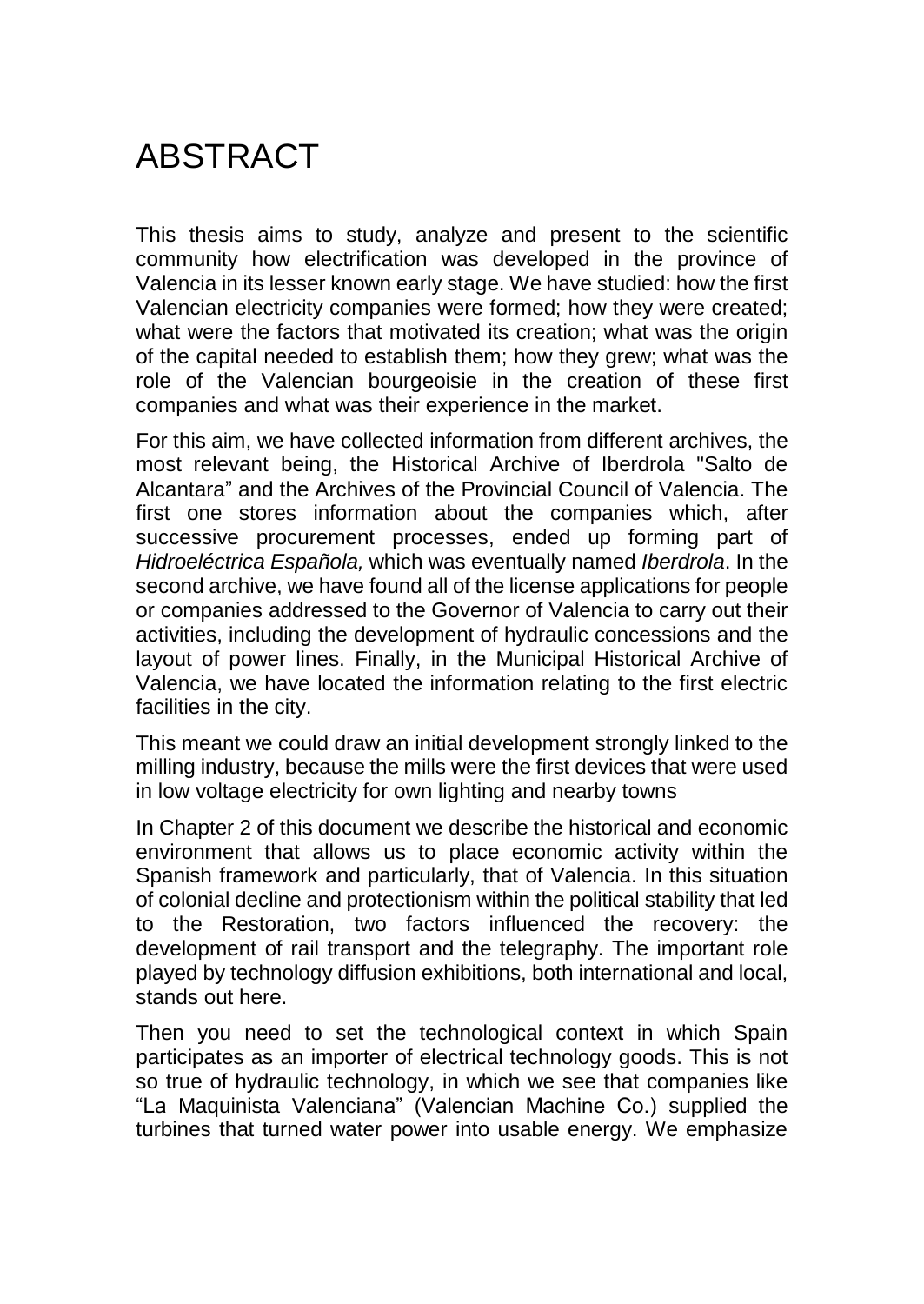here the importance of the Gramme dynamo and arc lamps, and how these first lamps were gradually replaced by the more advanced filament. All this settle the first electric use that was lighting, especially street lighting.

To better understand the process of initial electrification in the province of Valencia, we analyze how the process occurred in Catalonia, a process that had earlier been driven by Dalmau and his *Sociedad Española de Electricidad* (Spanish Society of Electricity). This company created a subsidiary in Valencia in 1883 that had an outstanding start in the Valencian Regional Exhibition of that year, but Dalmau's effort was not rewarded and the company soon folded. In Valencia, the street lighting contract had been awarded to the wellknown politician and businessman José Campo who owned the gas factory located in Llano del Remedio. Campo had a virtual monopoly of the lightning market and it was not going to be easy for any other entrepreneur to force his way into the field which Campo considered his domain. All attempts to do so failed.

In the last decade of the century, some millers decided to install a generator coupled to the hydraulic mechanism of the mill. Then came the expression of the *light mill* (*molí de la llum* in the Valencian speaking areas) extending throughout the province. Some of them also had a steam support. This thesis describes in detail five cases that later gave rise to four pioneering companies: Forés mill in Silla, the Nou Moles in Valencia, the Daroqui mill in Manises, the Peñesrroches mill in Montroy and Guarner in Játiva.

The next step on the road to electrification occurred with the formation of the first companies and a jump of scale here can be clearly observed. First there is a general commitment to the use of alternating current for it was easy to transform its voltage and reduce power losses in trasnport. This advance allowed the use of more distant waterfalls from urban centers and with greater usable energy. So started *Sociedad Hidroeléctrica de Valencia* (Hydroelectric Company of Valencia), whose aim was to provide electricity to the population of Gandía and other close populations to Alcoy river basin. This company stems from the mill Forés. In the location of Játiva and after the transformation of the Guarner mill to an electricity factory, comes Serra and Ramirez, a company named after its creators. In the Ribera Alta and about the same time, an important process of electrification was started by Juan Vicente Pardo. Later, after the death of Campo, in the city of Valencia the electric lighting market opened again, with *Electro*